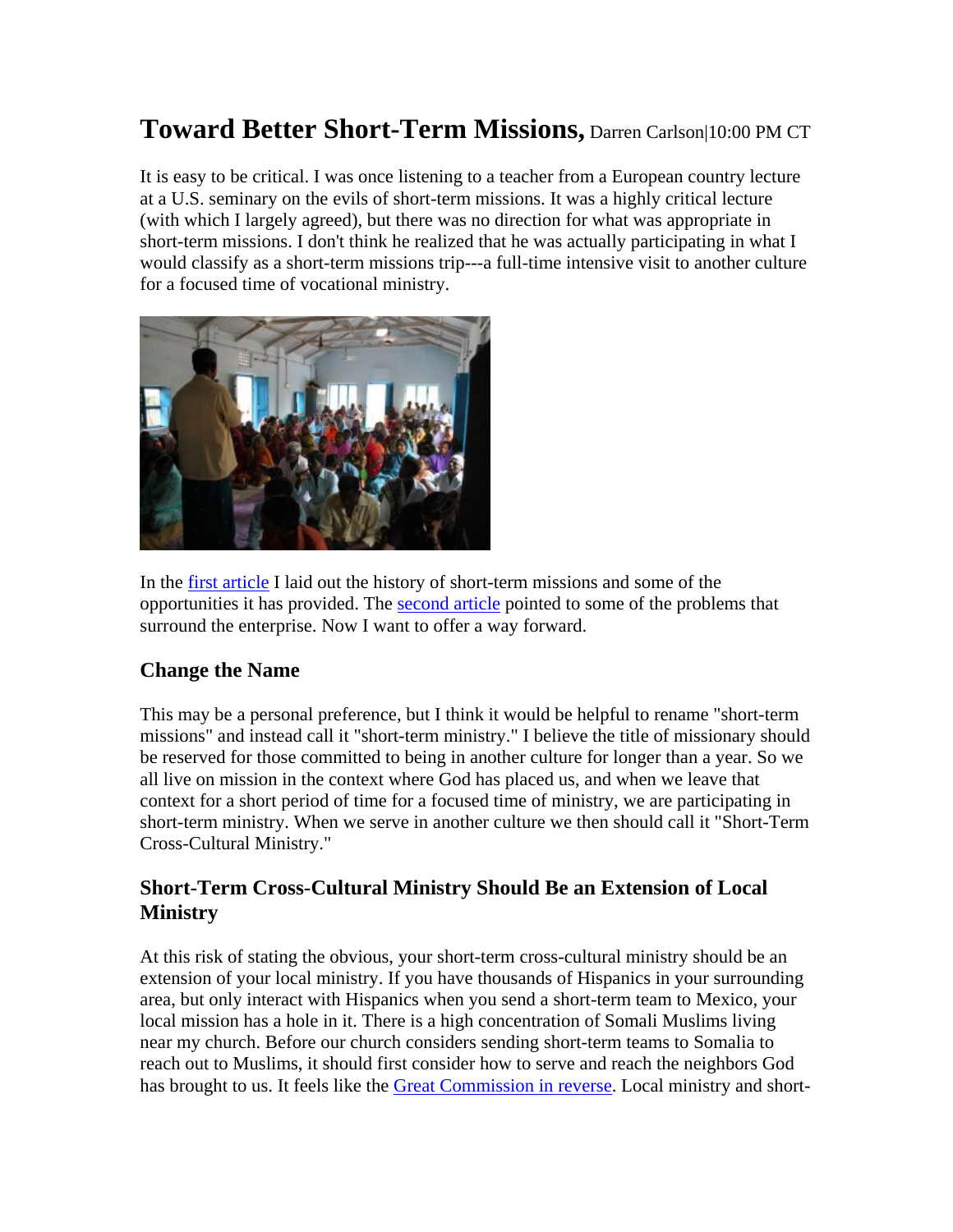term cross-cultural ministry should not be in competition; rather, both should be part your church's vision.

## **Ask the Missionaries**

To protect against doing unintentional harm, go directly to the missionaries your church supports and trusts to find out whether they would like a team to come and partner with them. These missionaries can also provide helpful feedback that comes from experience and understanding. Just make sure they feel the freedom to say no and dictate the details of the trip, such as how many people should come. I know of a missionary who asked for eight people, and the church responded by sending more than 100 youth. We need to listen! Some of the best short-term trips involve just two or three key friends sent by the church to visit a missionary in difficult place. If your church doesn't support long-term missionaries, I would suggest doing so before you consider short-term cross-cultural ministry.

# **Focus on Long-Term Partnerships with Local Churches**

The next step is to work primarily through local churches with a long view in mind. When your short-term ministry team leaves a particular setting, Christians will still live and work where you visited. Your desire should be to serve at the request of and under local church leadership. Your disposition should be one of a learner, with the humility to take your cues from national leaders. You need to be careful, especially when dealing with money. But if you can build a level of trust, the most effective trips will be extensions of another church's ministry. This might lead to bringing fewer team members but result in much more effective ministry.

For example, a church in India has an orphanage, a pastor-training school, and a history of church planting in unreached villages. They don't need teams of people to do projects they already know how to do. They need funds. I am familiar with this ministry, and the pastor who runs it is a good friend. Small teams have traveled there to assess these needs. With the help of a few churches and organizations providing strategic funding they have housing for the children (that the ministry in India built with people they employed), a place to train their pastors, and a sponsorship program to help a trained pastor plant a church in unreached areas. If you wonder how you could sponsor pastors in ways that do not lead to unhealthy dependence, read these helpful articles.

So instead of spending \$30,000 for 10 people to build and paint buildings, we spend a third of the money exploring a long-term partnership and the rest providing work for the Indian people and long-term support for the ministry. If a similar scenario presented itself in parts of Africa, I would be much more cautious. But with this very specific situation, long-term partnership allows both parties to mutually benefit in ways that I believe honor God on the gospel.

# **Move Away from Relief When Appropriate**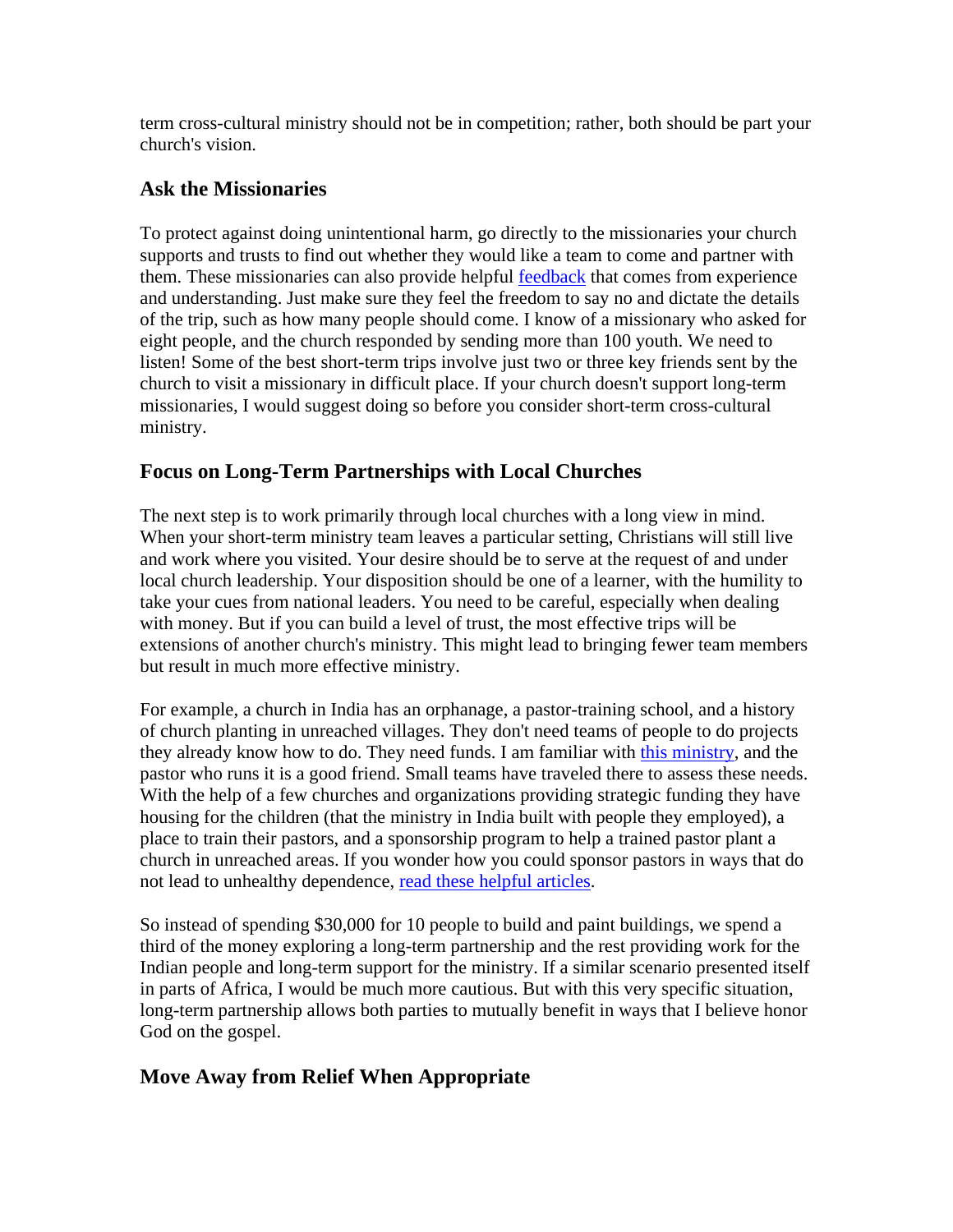One of the problems with short-term missions is that we are stuck in relief work. We paint and build houses, hold babies, and give presents. We do this because almost anyone in our churches can get involved. This type of work makes us feel good but sometimes harms people. Relief is appropriate for short periods, but if you want to get involved in alleviating physical poverty and use that platform to share the gospel and relieve spiritual poverty, you must move toward development work. It's harder, takes longer, but is certainly a better form of mercy and justice ministry.

# **Really Prepare**

You can save yourself and others a lot pain if your team has a capable leader who truly disciples those being sent out from your church. If the primary purpose of your trip is to change the people you send, I think it would be best to stay home. Notice---I say primary! All of life is a call to make disciples, and that includes the people in your church. Sending them out to another culture certainly can be a part of the discipleship process (at least it can be in the West).

At my home church, there is a one-year commitment to being on a short-term ministry team. The time includes a lot of preparation and prayer before going as well as follow-up at the end of the trip. Each team member must have a certain level of competency when it comes to understanding cross-cultural ministry. The church also evaluates each setting afterwards, so that if they feel they are doing something a local church they visit can and should do, they stop sending teams.

# **Think of Your Trip Through the Grid of Helpful Resources**

There are a number of very helpful resources to aid you in thinking through a short-term trip. I will list two here so you can follow up with your own research.

Standards of Excellence in Short-Term Missions

- 1. God-Centeredness
- 2. Empowering Partnerships
- 3. Mutual Design
- 4. Comprehensive Administration
- 5. Qualified Leadership
- 6. Appropriate Training
- 7. Thorough Follow-Up

### Toxic Charity

- 1. Never do for the poor what they have (or could have) the capacity to do for themselves.
- 2. Limit one-way giving to emergency situations.
- 3. Strive to empower the poor through employment, lending, and investing, using grants sparingly to reinforce achievements.